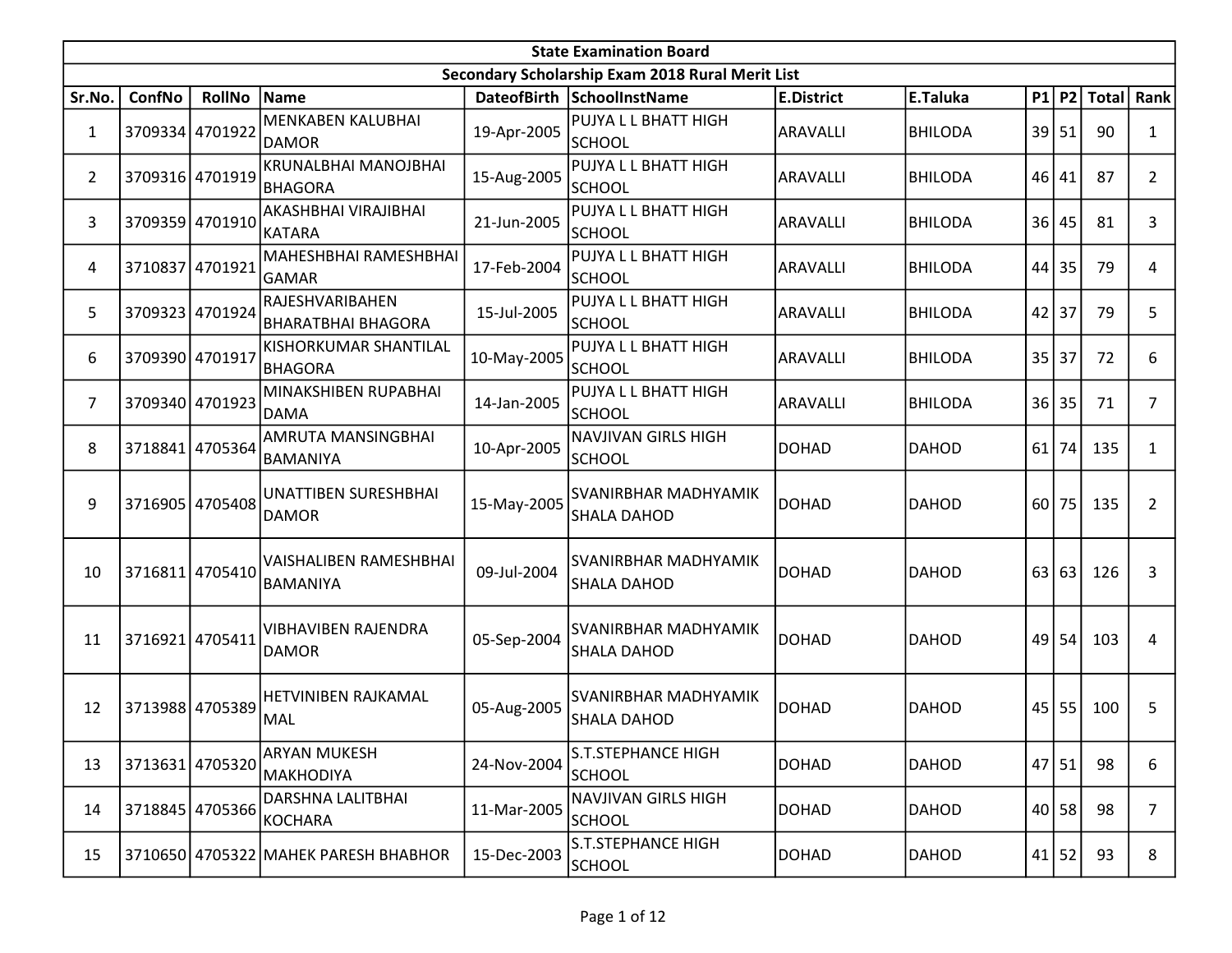|        | <b>State Examination Board</b> |                 |                                                |             |                                                   |                   |              |       |       |              |                |  |  |
|--------|--------------------------------|-----------------|------------------------------------------------|-------------|---------------------------------------------------|-------------------|--------------|-------|-------|--------------|----------------|--|--|
|        |                                |                 |                                                |             | Secondary Scholarship Exam 2018 Rural Merit List  |                   |              |       |       |              |                |  |  |
| Sr.No. | <b>ConfNo</b>                  | <b>RollNo</b>   | Name                                           |             | DateofBirth SchoolInstName                        | <b>E.District</b> | E.Taluka     |       | P1 P2 | <b>Total</b> | Rank           |  |  |
| 16     |                                | 3713922 4705386 | <b>DARSHNABEN</b><br>HASMUKHBHAI GUNDIYA       | 16-Jan-2005 | <b>SVANIRBHAR MADHYAMIK</b><br>SHALA DAHOD        | DOHAD             | <b>DAHOD</b> | 44    | 49    | 93           | 9              |  |  |
| 17     |                                | 3716911 4705403 | RONAKKUMAR MANUBHAI<br><b>RATHOD</b>           | 28-Feb-2005 | SVANIRBHAR MADHYAMIK<br>SHALA DAHOD               | <b>DOHAD</b>      | <b>DAHOD</b> | 42    | 51    | 93           | 10             |  |  |
| 18     | 3713869 4705387                |                 | <b>DHRUVIL JORJIBHAI</b><br>NISARTA            | 11-Apr-2004 | <b>SVANIRBHAR MADHYAMIK</b><br>SHALA DAHOD        | <b>DOHAD</b>      | <b>DAHOD</b> | 44    | 47    | 91           | 11             |  |  |
| 19     |                                | 3713916 4705323 | MITANSHI PRADIPBHAI<br><b>DANGI</b>            | 10-Oct-2004 | <b>S.T.STEPHANCE HIGH</b><br><b>SCHOOL</b>        | <b>DOHAD</b>      | <b>DAHOD</b> | 44    | 47    | 91           | 12             |  |  |
| 20     |                                | 3713973 4705388 | <b>HETALBEN ASHWINBHAI</b><br><b>DAMOR</b>     | 27-Apr-2004 | <b>SVANIRBHAR MADHYAMIK</b><br><b>SHALA DAHOD</b> | <b>DOHAD</b>      | <b>DAHOD</b> | 46    | 43    | 89           | 13             |  |  |
| 21     | 3716926 4705407                |                 | <b>TISHA ALPESHBHAI</b><br><b>CHARPOT</b>      | 19-Sep-2004 | ISVANIRBHAR MADHYAMIK<br>ISHALA DAHOD             | <b>DOHAD</b>      | <b>DAHOD</b> | 48    | 41    | 89           | 14             |  |  |
| 22     |                                | 3713902 4705405 | SAXIBEN LAVINDRASINH<br><b>PARMAR</b>          | 03-May-2005 | ISVANIRBHAR MADHYAMIK<br>SHALA DAHOD              | <b>DOHAD</b>      | <b>DAHOD</b> |       | 40 36 | 76           | 15             |  |  |
| 23     |                                | 3718687 4705450 | YOGESH BALVANTBHAI<br>LAVARIYA                 |             | 09-Sep-2004 ROSE BUD SCHOOL                       | <b>DOHAD</b>      | DEV.BARIA    | 54    | 74    | 128          | 1              |  |  |
| 24     |                                |                 | 3718596 4705440 SUNIL SAMANTBHAI BARIA         | 05-Jun-2004 | <b>ROSE BUD SCHOOL</b>                            | <b>DOHAD</b>      | DEV.BARIA    | 50 77 |       | 127          | 2              |  |  |
| 25     |                                | 3718706 4705417 | AASHISH GANPATBHAI<br><b>PATEL</b>             |             | 25-Aug-2005   ROSE BUD SCHOOL                     | <b>DOHAD</b>      | DEV.BARIA    | 51    | 75    | 126          | 3              |  |  |
| 26     |                                | 3710963 4705468 | RIYABEN SHANKARBHAI<br>KALARA                  |             | 07-Nov-2004   M.C.MODI HIGH SCHOOL                | <b>DOHAD</b>      | DEV.BARIA    | 56    | 66    | 122          | 4              |  |  |
| 27     | 3719349 4705494                |                 | MITTALBEN GANPATBHAI<br>AMALIYAR               |             | 20-Feb-2003 MODEL SCHOOL DEV BARIA DOHAD          |                   | DEV.BARIA    |       | 46 73 | 119          | 5              |  |  |
| 28     | 3718718 4705432                |                 | <b>RAHULBHAI</b><br><b>BHUPENDRABHAI BARIA</b> |             | 22-Nov-2004 ROSE BUD SCHOOL                       | <b>DOHAD</b>      | DEV.BARIA    |       | 45 70 | 115          | 6              |  |  |
| 29     |                                | 3720260 4705496 | NILESHBHAI TERSINGBHAI<br>RATHOD               |             | 10-Oct-2003   MODEL SCHOOL DEV BARIA              | <b>DOHAD</b>      | DEV.BARIA    |       | 43 70 | 113          | $\overline{7}$ |  |  |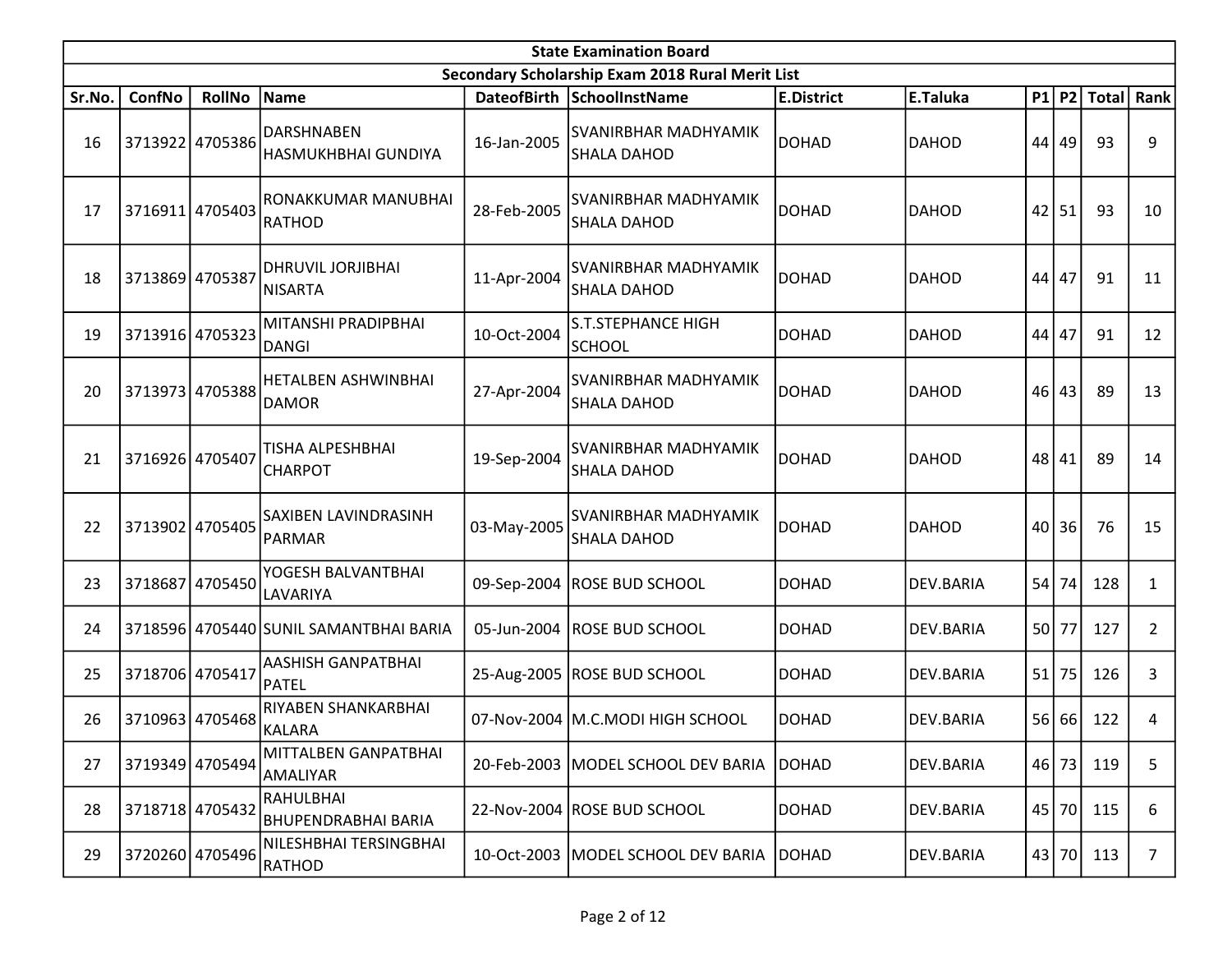|        | <b>State Examination Board</b><br>Secondary Scholarship Exam 2018 Rural Merit List |                 |                                                |             |                                       |                   |              |                 |           |               |                |  |  |
|--------|------------------------------------------------------------------------------------|-----------------|------------------------------------------------|-------------|---------------------------------------|-------------------|--------------|-----------------|-----------|---------------|----------------|--|--|
|        |                                                                                    |                 |                                                |             |                                       |                   |              |                 |           |               |                |  |  |
| Sr.No. | ConfNo                                                                             | <b>RollNo</b>   | Name                                           |             | DateofBirth SchoolInstName            | <b>E.District</b> | E.Taluka     |                 |           | $P1$ P2 Total | Rank           |  |  |
| 30     |                                                                                    | 3718548 4705478 | AMITABEN MANJIBHAI<br>RATHVA                   |             | 18-Sep-2004   MODEL SCHOOL DEV BARIA  | <b>DOHAD</b>      | DEV.BARIA    |                 | 44 66     | 110           | 8              |  |  |
| 31     |                                                                                    | 3711004 4705474 | <b>VISHNUBHAI</b><br><b>SHUKRAMBHAI MANDOR</b> |             | 05-Aug-2002   M.C.MODI HIGH SCHOOL    | <b>DOHAD</b>      | DEV.BARIA    |                 | 36 65     | 101           | 9              |  |  |
| 32     |                                                                                    | 3720301 4705493 | MEHUL BHAI NABLA BHAI<br>VAHONIYA              |             | 18-Aug-2004   MODEL SCHOOL DEV BARIA  | <b>IDOHAD</b>     | DEV.BARIA    |                 | 37 64     | 101           | 10             |  |  |
| 33     | 3720309                                                                            | 4705501         | <b>RINABEN DINESHBAH</b><br>MOHANIYA           |             | 14-Jan-2000   MODEL SCHOOL DEV BARIA  | <b>IDOHAD</b>     | DEV.BARIA    |                 | $48$   52 | 100           | 11             |  |  |
| 34     |                                                                                    | 3720311 4705498 | PINTUBEN KASHIYABHAI<br>MOAHNIYA               |             | 05-Feb-2002   MODEL SCHOOL DEV BARIA  | <b>DOHAD</b>      | DEV.BARIA    |                 | $41$   56 | 97            | 12             |  |  |
| 35     | 3720320 4705507                                                                    |                 | <b>VIDESHBHAI APSINGBHAI</b><br>MOHANIYA       |             | 02-Mar-2002 MODEL SCHOOL DEV BARIA    | <b>DOHAD</b>      | DEV.BARIA    |                 | 46 46     | 92            | 13             |  |  |
| 36     | 3720264 4705497                                                                    |                 | NITABEN VALIYABHAI<br>RATHVA                   | 01-Jun-2004 | MODEL SCHOOL DEV BARIA                | <b>DOHAD</b>      | DEV.BARIA    | 38 <sup>1</sup> | 50        | 88            | 14             |  |  |
| 37     | 3708270 4705621                                                                    |                 | KAJALBEN CHANDUBEN<br>NINAMA                   | 07-Aug-2004 | SHRI B.P.AGRAVAL<br><b>HIGHSCHOOL</b> | <b>DOHAD</b>      | ZALOD        |                 | 46 66     | 112           | $\mathbf{1}$   |  |  |
| 38     |                                                                                    |                 | 3719811 4705648 KRUSNA MANABHAI KHATA          | 15-Jun-2005 | SHRI SWAMI VIVEKND VIDH<br>and U.MADH | <b>DOHAD</b>      | <b>ZALOD</b> |                 | 42 70     | 112           | $\overline{2}$ |  |  |
| 39     | 3713062 4705612                                                                    |                 | ANKURBHAI VAJESINGBHAI<br>SANGADA              | 12-May-2005 | SHRI B.P.AGRAVAL<br><b>HIGHSCHOOL</b> | <b>DOHAD</b>      | <b>ZALOD</b> |                 | 51 50     | 101           | 3              |  |  |
| 40     | 3720297 4705647                                                                    |                 | JALPANBHAI ANILBHAI<br><b>HATHILA</b>          | 10-Apr-2005 | SHRI SWAMI VIVEKND VIDH<br>and U.MADH | <b>DOHAD</b>      | <b>ZALOD</b> |                 | 38 61     | 99            | 4              |  |  |
| 41     |                                                                                    | 3710294 4705618 | <b>HANSHRAJSINH</b><br><b>BHARATBHAI DANGI</b> | 05-Feb-2005 | SHRI B.P.AGRAVAL<br><b>HIGHSCHOOL</b> | <b>DOHAD</b>      | ZALOD        |                 | 43 55     | 98            | 5              |  |  |
| 42     |                                                                                    | 3708601 4705632 | RAVINABEN SABUBHAI<br>MAHIDA                   | 21-Jul-2004 | SHRI B.P.AGRAVAL<br><b>HIGHSCHOOL</b> | <b>DOHAD</b>      | ZALOD        |                 | 35 62     | 97            | 6              |  |  |
| 43     |                                                                                    | 3711217 4705617 | DURDESHKUMAR<br><b>BHARATBHAI PRAJAPATI</b>    | 29-Sep-2004 | SHRI B.P.AGRAVAL<br><b>HIGHSCHOOL</b> | <b>DOHAD</b>      | ZALOD        |                 | 36 61     | 97            | 7              |  |  |
| 44     |                                                                                    | 3708640 4705639 | <b>SURMIBEN KAMLESH</b><br><b>NINAMA</b>       | 06-Jun-2005 | SHRI B.P.AGRAVAL<br><b>HIGHSCHOOL</b> | <b>DOHAD</b>      | ZALOD        |                 | 45 44     | 89            | 8              |  |  |
| 45     |                                                                                    | 3708846 4705636 | SIVAMKUMAR<br>RAMESHBAHI RAVAT                 | 22-Apr-2005 | SHRI B.P.AGRAVAL<br><b>HIGHSCHOOL</b> | <b>DOHAD</b>      | ZALOD        | 35              | 49        | 84            | 9              |  |  |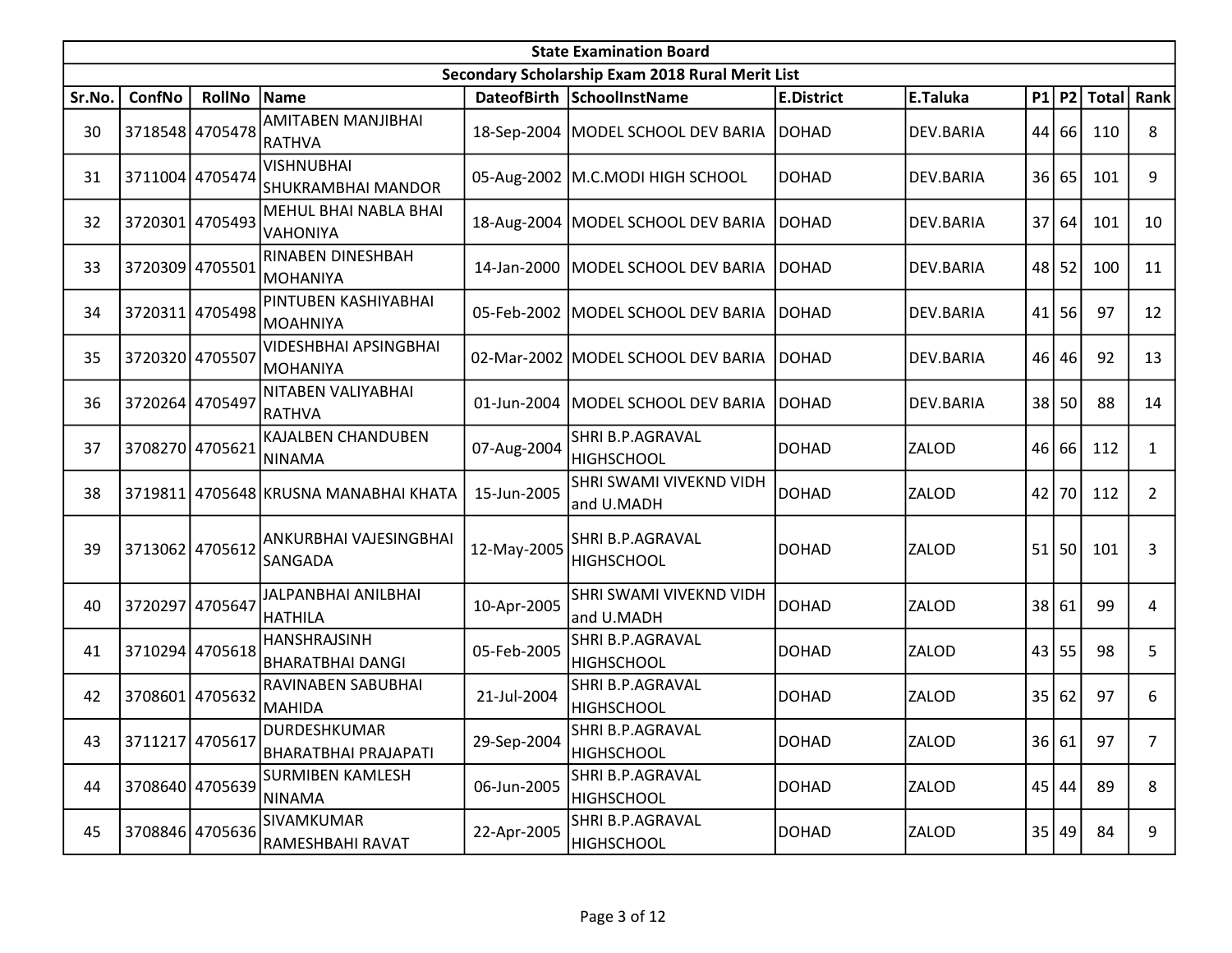|        | <b>State Examination Board</b><br>Secondary Scholarship Exam 2018 Rural Merit List |                 |                                             |             |                                       |                   |            |       |           |       |                |  |  |
|--------|------------------------------------------------------------------------------------|-----------------|---------------------------------------------|-------------|---------------------------------------|-------------------|------------|-------|-----------|-------|----------------|--|--|
|        |                                                                                    |                 |                                             |             |                                       |                   |            |       |           |       |                |  |  |
| Sr.No. | ConfNo                                                                             | <b>RollNo</b>   | Name                                        |             | DateofBirth SchoolInstName            | <b>E.District</b> | E.Taluka   |       | P1 P2     | Total | Rank           |  |  |
| 46     |                                                                                    | 3713188 4705630 | PRINSABHAI GORSINGBHAI<br>DANGI             | 08-Mar-2005 | SHRI B.P.AGRAVAL<br><b>HIGHSCHOOL</b> | <b>DOHAD</b>      | ZALOD      | 37    | 35        | 72    | 10             |  |  |
| 47     |                                                                                    | 3703174 4709620 | RAMESHBHAI DHNABHAI<br><b>DAMOR</b>         | 02-Jun-2004 | <b>U.R.PATEL VIDHYALAY</b>            | MAHISAGAR         | SANTRAMPUR |       | $54$ 85   | 139   | 1              |  |  |
| 48     |                                                                                    | 3702645 4709596 | RAHULBHAI JAYANTIBHAI<br>PAGI               |             | 23-Nov-2004 SHRI SHARDA VIDHYALAY     | MAHISAGAR         | SANTRAMPUR |       | 53 86     | 139   | $\overline{2}$ |  |  |
| 49     |                                                                                    | 3703152 4709626 | YOGESHBHAI RAMESHBHAI<br>KHANT              |             | 27-Sep-2004 U.R.PATEL VIDHYALAY       | MAHISAGAR         | SANTRAMPUR |       | $52$   86 | 138   | 3              |  |  |
| 50     |                                                                                    | 3703170 4709619 | RAJESHBHAI KHAGABHAI<br><b>BARIA</b>        |             | 09-May-2005 U.R.PATEL VIDHYALAY       | MAHISAGAR         | SANTRAMPUR |       | $55$ 83   | 138   | 4              |  |  |
| 51     |                                                                                    | 3712373 4709575 | CHIRAGKUMAR<br>PRAVINBHAI DAMOR             | 14-Jun-2004 | <b>SHRIJI HIGH SCHOOL</b>             | MAHISAGAR         | SANTRAMPUR |       | $64$ 73   | 137   | 5              |  |  |
| 52     |                                                                                    | 3703022 4709615 | MAHESHVARIBEN<br>MANUBHAI DAMOR             | 11-Oct-2004 | U.R.PATEL VIDHYALAY                   | <b>MAHISAGAR</b>  | SANTRAMPUR |       | 56 81     | 137   | 6              |  |  |
| 53     |                                                                                    |                 | 3703742 4709601 USHABEN MOTIBHAI BARIA      |             | 11-Mar-2005 SHRI SHARDA VIDHYALAY     | <b>MAHISAGAR</b>  | SANTRAMPUR |       | $54$   82 | 136   | 7              |  |  |
| 54     |                                                                                    | 3712354 4709582 | <b>VIKASHBHAI ANGARBHAI</b><br><b>DAMOR</b> |             | 10-Aug-2004 SHRIJI HIGH SCHOOL        | <b>MAHISAGAR</b>  | SANTRAMPUR |       | $61$ 71   | 132   | 8              |  |  |
| 55     | 3719961 4709572                                                                    |                 | <b>SRUSHTIRAJ</b><br>MAHENDRABHAI DAMOR     | 15-Dec-2004 | SHRI CHITVA MADHYAMIK<br><b>SHALA</b> | <b>MAHISAGAR</b>  | SANTRAMPUR |       | 47   84   | 131   | 9              |  |  |
| 56     | 3703028 4709622                                                                    |                 | SUNITABEN SUKHABHAI<br>BAMANIYA             | 13-Jan-2005 | <b>U.R.PATEL VIDHYALAY</b>            | <b>MAHISAGAR</b>  | SANTRAMPUR |       | 59 71     | 130   | 10             |  |  |
| 57     |                                                                                    | 3719885 4709570 | AJAYKUMAR SHAILESHBHAI<br><b>DAMOR</b>      | 03-Apr-2005 | SHRI CHITVA MADHYAMIK<br><b>SHALA</b> | <b>MAHISAGAR</b>  | SANTRAMPUR | 49 81 |           | 130   | 11             |  |  |
| 58     |                                                                                    | 3703161 4709613 | KETANKUMAR RAMANBHAI<br><b>DAMOR</b>        |             | 10-May-2005 U.R. PATEL VIDHYALAY      | <b>MAHISAGAR</b>  | SANTRAMPUR |       | $49$   81 | 130   | 12             |  |  |
| 59     |                                                                                    | 3712367 4709576 | DIVYESHBHAI CHAGANBHAI<br>VALVAI            |             | 24-Apr-2005 SHRIJI HIGH SCHOOL        | <b>MAHISAGAR</b>  | SANTRAMPUR |       | 49 79     | 128   | 13             |  |  |
| 60     |                                                                                    | 3703774 4709592 | MANISHBEN PRABHATBHAI<br><b>KHANT</b>       | 26-Jun-2004 | SHRI SHARDA VIDHYALAY                 | MAHISAGAR         | SANTRAMPUR |       | $55$ 72   | 127   | 14             |  |  |
| 61     |                                                                                    | 3713191 4709637 | TURLABEN CHUNIYABHAI<br>DAMOR               |             | 13-May-2005 S.R. VIDHYALAY            | <b>MAHISAGAR</b>  | SANTRAMPUR |       | 41 86     | 127   | 15             |  |  |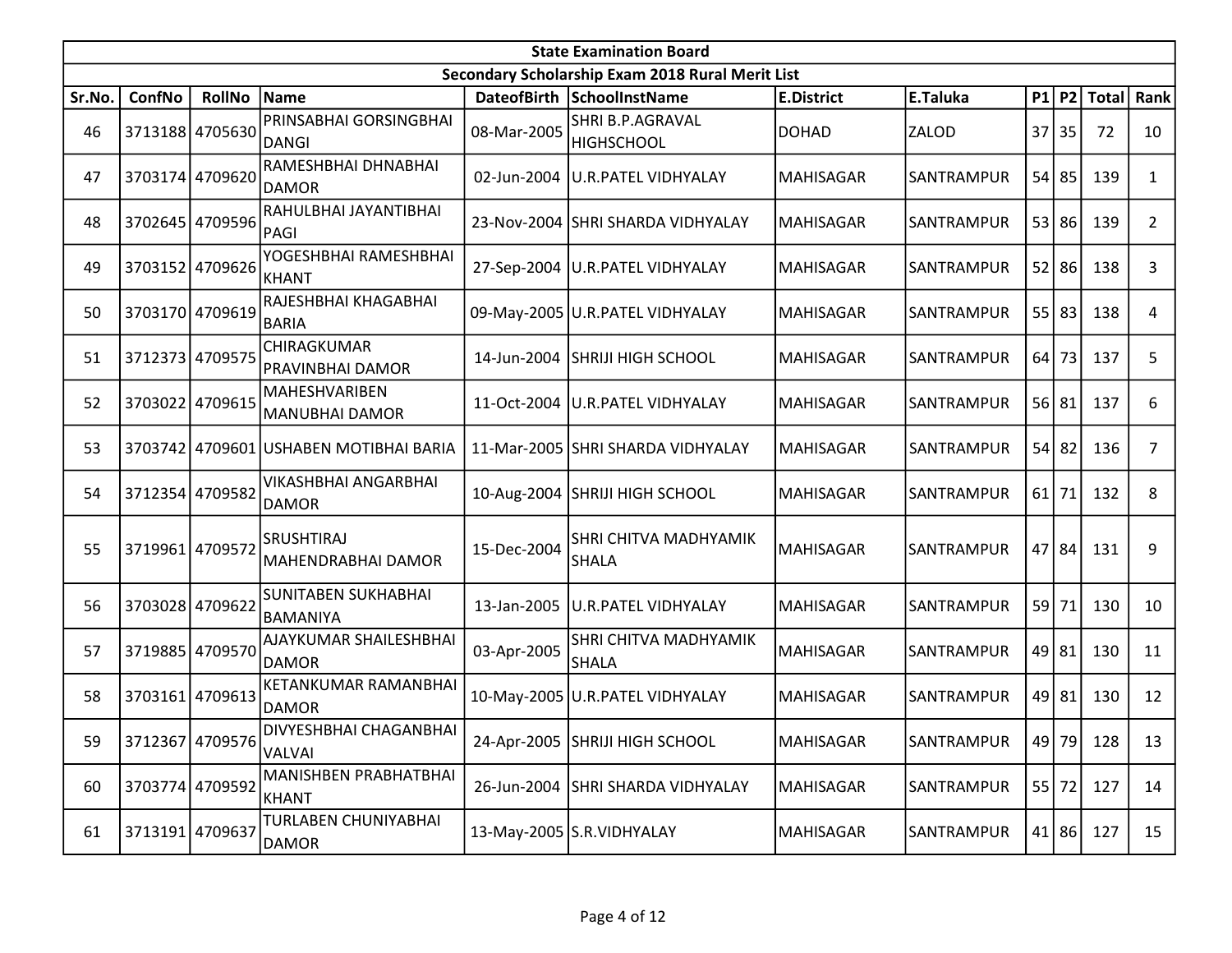|        | <b>State Examination Board</b> |                 |                                                                  |             |                                                              |                   |                |    |       |               |                |  |  |
|--------|--------------------------------|-----------------|------------------------------------------------------------------|-------------|--------------------------------------------------------------|-------------------|----------------|----|-------|---------------|----------------|--|--|
|        |                                |                 |                                                                  |             | Secondary Scholarship Exam 2018 Rural Merit List             |                   |                |    |       |               |                |  |  |
| Sr.No. | ConfNo                         | <b>RollNo</b>   | Name                                                             |             | DateofBirth SchoolInstName                                   | <b>E.District</b> | E.Taluka       |    |       | $P1$ P2 Total | Rank           |  |  |
| 62     |                                | 3713463 4709634 | MANHARBHAI VEERABHAI<br>NENAMA                                   | 28-Jan-2005 | ls.r.vidhyalay                                               | <b>MAHISAGAR</b>  | SANTRAMPUR     |    | 41 84 | 125           | 16             |  |  |
| 63     |                                | 3718129 4709567 | HETALBEN DEVJIBHAI<br><b>DAMOR</b>                               | 14-May-2005 | ADIVASI MADHYAMIK<br>SHALA                                   | MAHISAGAR         | SANTRAMPUR     |    | 50 74 | 124           | 17             |  |  |
| 64     |                                | 3703012 4709604 | AJAYKUMAR BABUBHAI<br><b>BARIA</b>                               |             | 30-Jun-2005 U.R.PATEL VIDHYALAY                              | <b>MAHISAGAR</b>  | SANTRAMPUR     |    | 49 75 | 124           | 18             |  |  |
| 65     |                                | 3719971 4710223 | <b>MOKSH JITESHKUMAR</b><br>PATEL                                |             | 16-May-2005 PRANAV VIDHYALAYA                                | <b>NARMADA</b>    | <b>NANDOD</b>  | 67 | 85    | 152           | 1              |  |  |
| 66     |                                | 3719914 4710225 | NIDHI RAJENDRABHAI<br><b>VASAVA</b>                              |             | 20-Jun-2005   PRANAV VIDHYALAYA                              | <b>NARMADA</b>    | NANDOD         |    | 56 91 | 147           | $\overline{2}$ |  |  |
| 67     |                                |                 | 3719910 4710206 JESIKA BHAVINBHAI VASAVA                         |             | 07-Feb-2005   PRANAV VIDHYALAYA                              | NARMADA           | <b>NANDOD</b>  | 65 | 79    | 144           | 3              |  |  |
| 68     | 3720101 4710207                |                 | <b>JINALBEN DILIPBHAI</b><br><b>VASAVA</b>                       | 02-Jun-2005 | PRANAV VIDHYALAYA                                            | <b>NARMADA</b>    | <b>NANDOD</b>  | 62 | 81    | 143           | 4              |  |  |
| 69     | 3719893 4710197                |                 | <b>HEMANGIBEN NARPATBHAI</b><br><b>DESHMUKH</b>                  | 01-Dec-2004 | <b>PRANAV VIDHYALAYA</b>                                     | NARMADA           | <b>NANDOD</b>  |    | 58 81 | 139           | 5              |  |  |
| 70     |                                | 3720002 4710210 | KETAN JAGDISHCHANDRA<br>VASAVA                                   |             | 19-Mar-2005   PRANAV VIDHYALAYA                              | NARMADA           | <b>NANDOD</b>  |    | 49 86 | 135           | 6              |  |  |
| 71     |                                | 3720008 4710252 | VAIDIKKUMAR<br>MUKESHBHAI VASAVA                                 |             | 26-Aug-2005   PRANAV VIDHYALAYA                              | <b>NARMADA</b>    | NANDOD         | 61 | 73    | 134           | 7              |  |  |
| 72     |                                | 3719980 4710211 | KETANKUMAR AMRUTBHAI<br><b>TADVI</b>                             | 23-Jan-2005 | PRANAV VIDHYALAYA                                            | NARMADA           | NANDOD         | 45 | 85    | 130           | 8              |  |  |
| 73     |                                | 3706636 4710269 | SHIVANIBEN GUNVANTBHAI<br><b>PATEL</b>                           | 25-Jul-2005 | <b>SMT D.L CONTRACTOR</b><br>VIDHY. BALWADA                  | NAVSARI           | <b>CHIKHLI</b> | 44 | 73    | 117           | 1              |  |  |
| 74     |                                |                 | 3710618 4710290 KRENIL JAGDISHBHAI PATEL 20-Feb-2005 HIGH SCHOOL |             | SHREE J M PATEL SARV.<br>DIGENDRANAGAR                       | <b>NAVSARI</b>    | <b>CHIKHLI</b> |    |       | 47 68 115     | 2              |  |  |
| 75     |                                | 3711189 4710288 | <b>ISHABEN</b><br>CHANDAKANTBHAI PATEL                           | 10-Apr-2005 | SHREE J M PATEL SARV.<br><b>HIGH SCHOOL</b><br>DIGENDRANAGAR | NAVSARI           | <b>CHIKHLI</b> |    | 53 61 | 114           | 3              |  |  |
| 76     |                                | 3700354 4710347 | PRITKUMAR RAJUBHAI<br>PATEL                                      | 13-Jul-2005 | SHRI SADGURU R.M.M<br>VIDHYALAY VANKAL                       | NAVSARI           | <b>CHIKHLI</b> |    | 44 65 | 109           | 4              |  |  |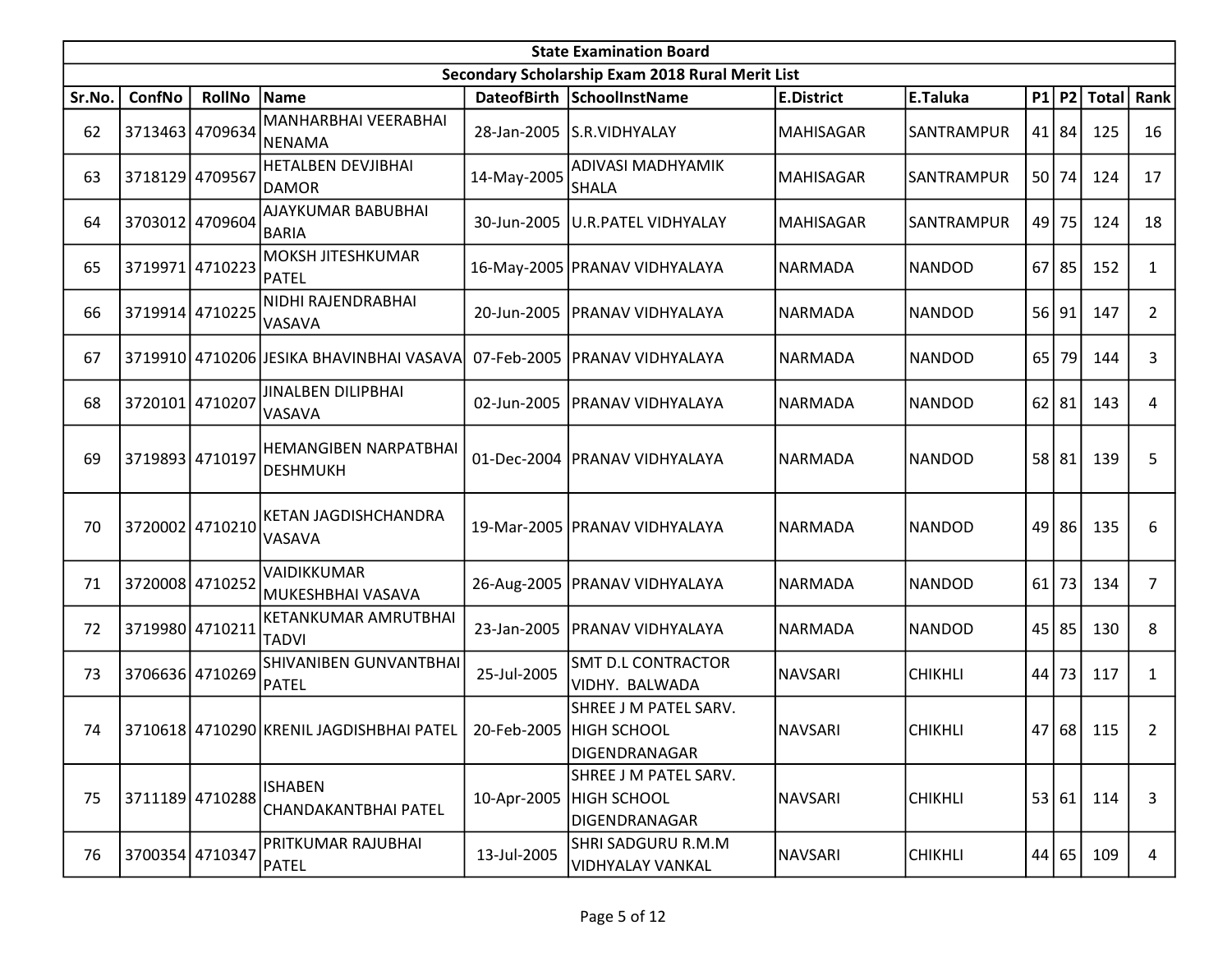|        | <b>State Examination Board</b><br>Secondary Scholarship Exam 2018 Rural Merit List |                 |                                                 |             |                                                                                     |                   |                   |    |           |     |                |  |  |  |
|--------|------------------------------------------------------------------------------------|-----------------|-------------------------------------------------|-------------|-------------------------------------------------------------------------------------|-------------------|-------------------|----|-----------|-----|----------------|--|--|--|
|        |                                                                                    |                 |                                                 |             |                                                                                     |                   |                   |    |           |     |                |  |  |  |
| Sr.No. | <b>ConfNo</b>                                                                      | RollNo Name     |                                                 |             | DateofBirth SchoolInstName                                                          | <b>E.District</b> | E.Taluka          |    | $P1$ P2   |     | Total Rank     |  |  |  |
| 77     |                                                                                    | 3720177 4710273 | NAYANKUMAR<br><b>BHARATBHAI PATEL</b>           |             | 23-May-2005 A B SCHOOL KHUNDH                                                       | <b>NAVSARI</b>    | <b>CHIKHLI</b>    |    | 44 63     | 107 | 5              |  |  |  |
| 78     |                                                                                    |                 | 3711218 4710293 ROSHNI KANUBHAI PATEL           |             | SHREE J M PATEL SARV.<br>01-Feb-2005 HIGH SCHOOL<br>DIGENDRANAGAR                   | <b>NAVSARI</b>    | <b>CHIKHLI</b>    |    | $51$ 54   | 105 | 6              |  |  |  |
| 79     |                                                                                    | 3711154 4710292 | NEHAKUMARI NARESHBHAI<br>PATEL                  |             | SHREE J M PATEL SARV.<br>05-Feb-2005  HIGH SCHOOL<br>DIGENDRANAGAR                  | <b>NAVSARI</b>    | <b>CHIKHLI</b>    |    | 51 54     | 105 | $\overline{7}$ |  |  |  |
| 80     |                                                                                    | 3720387 4710282 | <b>TANVISHABEN</b><br>SHAILESHBHAI DESHMUKH     |             | SHANTABA VIDHYALAYA<br>11-Aug-2005   VEER AJAY BHARTIY<br><b>HIGHSCHOOL KUKERI</b>  | <b>NAVSARI</b>    | <b>CHIKHLI</b>    | 38 | 66        | 104 | 8              |  |  |  |
| 81     |                                                                                    | 3704521 4710301 | ADITYA KUMARI MANISH<br><b>BHAI PATEL</b>       | 18-Jan-2005 | <b>JAGRUTI VIDHYALAY</b><br><b>RUMALA</b>                                           | <b>NAVSARI</b>    | <b>CHIKHLI</b>    |    | $45$   57 | 102 | 9              |  |  |  |
| 82     | 3720379 4710277                                                                    |                 | <b>DIGISHAKUMARI</b><br><b>BHARATBHAI GAMIT</b> |             | İSHANTABA VIDHYALAYA<br>26-Jul-2005   VEER AJAY BHARTIY<br><b>HIGHSCHOOL KUKERI</b> | <b>NAVSARI</b>    | <b>CHIKHLI</b>    |    | $42$ 55   | 97  | 10             |  |  |  |
| 83     |                                                                                    | 3720391 4710275 | <b>ADITIBEN AMRATBHAI</b><br><b>BHIMSEN</b>     |             | SHANTABA VIDHYALAYA<br>27-Oct-2004   VEER AJAY BHARTIY<br><b>HIGHSCHOOL KUKERI</b>  | <b>NAVSARI</b>    | <b>CHIKHLI</b>    |    | 43 53     | 96  | 11             |  |  |  |
| 84     |                                                                                    | 3706614 4710304 | <b>DIPNSU BHAI SUBHASH</b><br><b>BHAI PATEL</b> | 01-Jun-2004 | <b>JAGRUTI VIDHYALAY</b><br><b>RUMALA</b>                                           | <b>NAVSARI</b>    | <b>CHIKHLI</b>    |    | $44$ 51   | 95  | 12             |  |  |  |
| 85     |                                                                                    | 3720388 4710276 | ANIKETBHAI JAYANTI BHAI<br><b>KONKNI</b>        |             | SHANTABA VIDHYALAYA<br>21-Feb-2005   VEER AJAY BHARTIY<br><b>HIGHSCHOOL KUKERI</b>  | <b>NAVSARI</b>    | <b>CHIKHLI</b>    |    | 35 59     | 94  | 13             |  |  |  |
| 86     |                                                                                    | 3711231 4710285 | AMITBHAI MAHESHBHAI<br>PATEL                    |             | SHREE J M PATEL SARV.<br>29-Oct-2004 HIGH SCHOOL<br>DIGENDRANAGAR                   | <b>NAVSARI</b>    | <b>CHIKHLI</b>    |    | 39 53     | 92  | 14             |  |  |  |
| 87     |                                                                                    | 3701962 4712784 | RAKESHKUMAR<br>RAMESHBHAI PARMAR                | 01-Jun-2005 | A.S.BAROT SHARDA VIDH. &<br>C.S.BRAHMBHATT HIGH SCH SABAR KANTHA<br>lgundel         |                   | <b>KHEDBRAHMA</b> |    | 36 61     | 97  | $\mathbf{1}$   |  |  |  |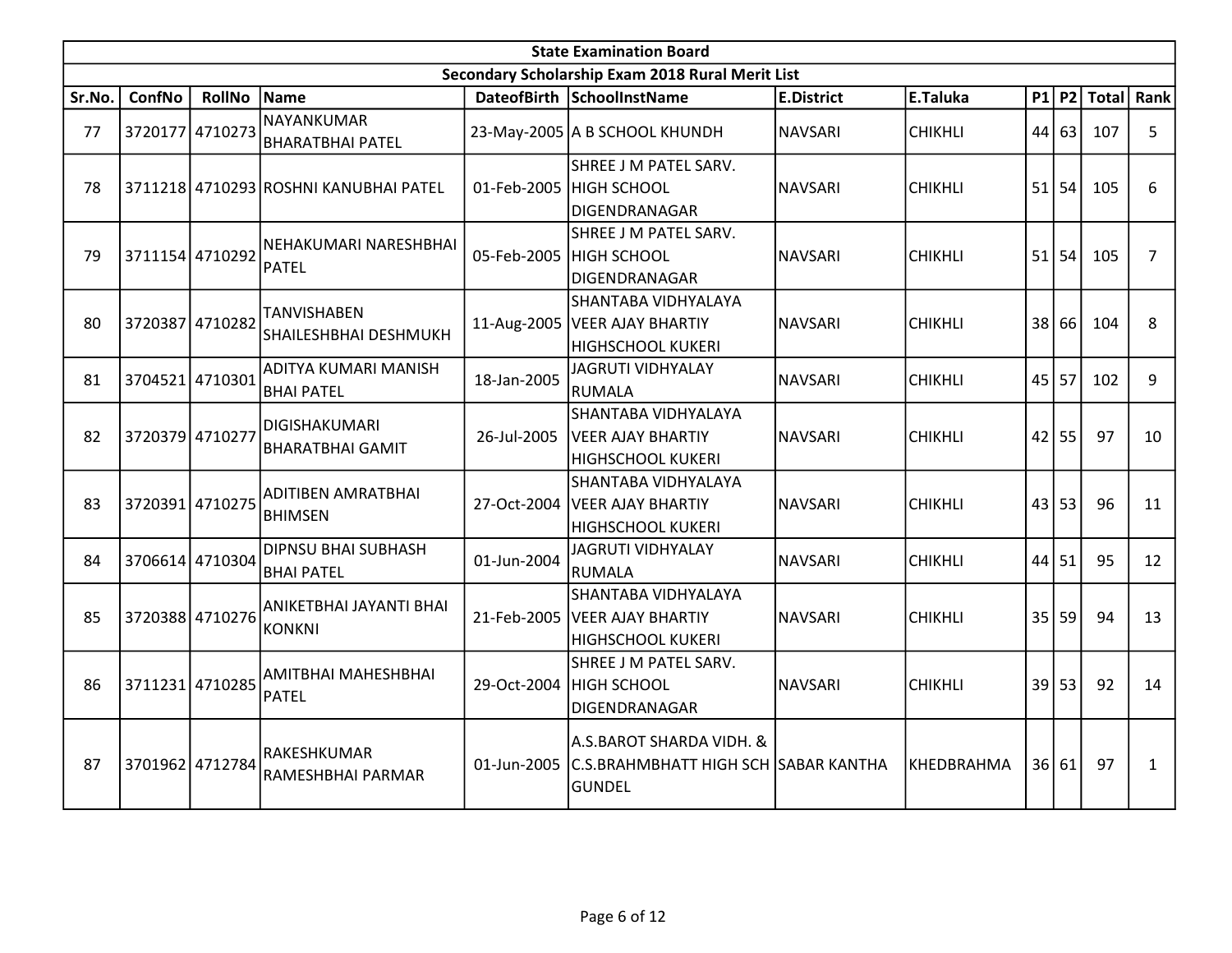|        | <b>State Examination Board</b><br>Secondary Scholarship Exam 2018 Rural Merit List |                 |                                              |             |                                                                                               |                   |                |                 |       |               |                |  |  |  |
|--------|------------------------------------------------------------------------------------|-----------------|----------------------------------------------|-------------|-----------------------------------------------------------------------------------------------|-------------------|----------------|-----------------|-------|---------------|----------------|--|--|--|
|        |                                                                                    |                 |                                              |             |                                                                                               |                   |                |                 |       |               |                |  |  |  |
| Sr.No. | ConfNo                                                                             | <b>RollNo</b>   | Name                                         |             | DateofBirth SchoolInstName                                                                    | <b>E.District</b> | E.Taluka       |                 |       | $P1$ P2 Total | Rank           |  |  |  |
| 88     |                                                                                    | 3702000 4712768 | ASMITABEN NATUBHAI<br><b>BUBADIYA</b>        |             | A.S.BAROT SHARDA VIDH. &<br>01-Jun-2004 C.S.BRAHMBHATT HIGH SCH SABAR KANTHA<br><b>GUNDEL</b> |                   | KHEDBRAHMA     | 38 <sup>1</sup> | 42    | 80            | $\overline{2}$ |  |  |  |
| 89     |                                                                                    |                 | 3718662 4713061 DHRUV JAYESHBHAI PATEL       | 20-Mar-2005 | SARASWATI SHISHU<br><b>MANDIR</b>                                                             | <b>SURAT</b>      | <b>BARDOLI</b> | 66              | 88    | 154           | $\mathbf{1}$   |  |  |  |
| 90     |                                                                                    | 3719303 4713059 | DHANANJAY DINESHBHAI<br><b>RATHOD</b>        | 06-Feb-2005 | SARASWATI SHISHU<br><b>MANDIR</b>                                                             | <b>SURAT</b>      | <b>BARDOLI</b> | 64              | 88    | 152           | $\overline{2}$ |  |  |  |
| 91     |                                                                                    | 3718561 4713084 | ZEELKUMARI RASIKBHAI<br><b>GAMIT</b>         | 26-Jul-2005 | SARASWATI SHISHU<br><b>MANDIR</b>                                                             | <b>SURAT</b>      | <b>BARDOLI</b> | 71              | 79    | 150           | 3              |  |  |  |
| 92     |                                                                                    |                 | 3717931 4713082 VASAV PIYUSH PATEL           | 07-Sep-2004 | SARASWATI SHISHU<br><b>MANDIR</b>                                                             | <b>SURAT</b>      | <b>BARDOLI</b> | 69              | 77    | 146           | 4              |  |  |  |
| 93     |                                                                                    | 3717958 4713075 | LIPI SHAILESHBHAI<br>CHAUDHARI               | 01-May-2003 | SARASWATI SHISHU<br><b>MANDIR</b>                                                             | <b>SURAT</b>      | <b>BARDOLI</b> | 69              | 75    | 144           | 5              |  |  |  |
| 94     |                                                                                    |                 | 3702146 4713133 VATSAL VINESHBHAI PATEL      |             | 16-Feb-2005 JJAY AMBE VIDHYABHAVAN                                                            | lsurat            | <b>BARDOLI</b> |                 | 60 70 | 130           | 6              |  |  |  |
| 95     |                                                                                    | 3700398 4713093 | <b>KRUNAL MAHESHBHAI</b><br><b>PATEL</b>     | 20-Feb-2005 | <b>VASISHTHA GENESIS</b><br><b>SCHOOL GUJ MED</b>                                             | <b>SURAT</b>      | <b>BARDOLI</b> | 57              | 66    | 123           | $\overline{7}$ |  |  |  |
| 96     |                                                                                    | 3701291 4713100 | <b>SHREYAS SUNILBHAI</b><br><b>CHAUDHARI</b> | 03-Aug-2004 | <b>VASISHTHA GENESIS</b><br><b>SCHOOL GUJ MED</b>                                             | <b>SURAT</b>      | <b>BARDOLI</b> | 57              | 65    | 122           | 8              |  |  |  |
| 97     |                                                                                    | 3718653 4713078 | MAHESVARI MOHANBHAI<br><b>GAMIT</b>          | 24-Feb-2005 | SARASWATI SHISHU<br><b>MANDIR</b>                                                             | <b>SURAT</b>      | <b>BARDOLI</b> | 54              | 67    | 121           | 9              |  |  |  |
| 98     |                                                                                    | 3700618 4713097 | MIHIRKUMAR HIRUBHAI<br><b>CHAUDHARI</b>      | 15-Dec-2003 | <b>VASISHTHA GENESIS</b><br><b>SCHOOL GUJ MED</b>                                             | <b>SURAT</b>      | <b>BARDOLI</b> | 58              | 61    | 119           | 10             |  |  |  |
| 99     |                                                                                    | 3701297 4713096 | MEHANGKUMAR<br><b>ASHOKBHAI CHAUDHARI</b>    | 07-Nov-2004 | <b>VASISHTHA GENESIS</b><br><b>SCHOOL GUJ MED</b>                                             | <b>SURAT</b>      | <b>BARDOLI</b> | 57              | 61    | 118           | 11             |  |  |  |
| 100    |                                                                                    | 3710457 4713398 | <b>VINAY JANABHAI</b><br>DHANGARIYA          |             | 15-May-2005 PRABHUPREMI VIDYALAYA                                                             | <b>SURAT</b>      | <b>MAHUVA</b>  | 37              | 46    | 83            | 1              |  |  |  |
| 101    | 3710408 4713394                                                                    |                 | RIYAKUMARI NITESHBHAI<br><b>CHAUDHARRI</b>   |             | 10-Mar-2005   PRABHUPREMI VIDYALAYA                                                           | <b>SURAT</b>      | <b>MAHUVA</b>  | 37 <sup>1</sup> | 42    | 79            | $\overline{2}$ |  |  |  |
| 102    |                                                                                    | 3704272 4714852 | YOGENDRE RAMKRUSHN<br><b>VALVI</b>           | 12-Dec-2004 | EKLAVYA MODEL RESI<br><b>SCHOOL</b>                                                           | <b>TAPI</b>       | <b>NIZAR</b>   | 80              | 78    | 158           | $\mathbf{1}$   |  |  |  |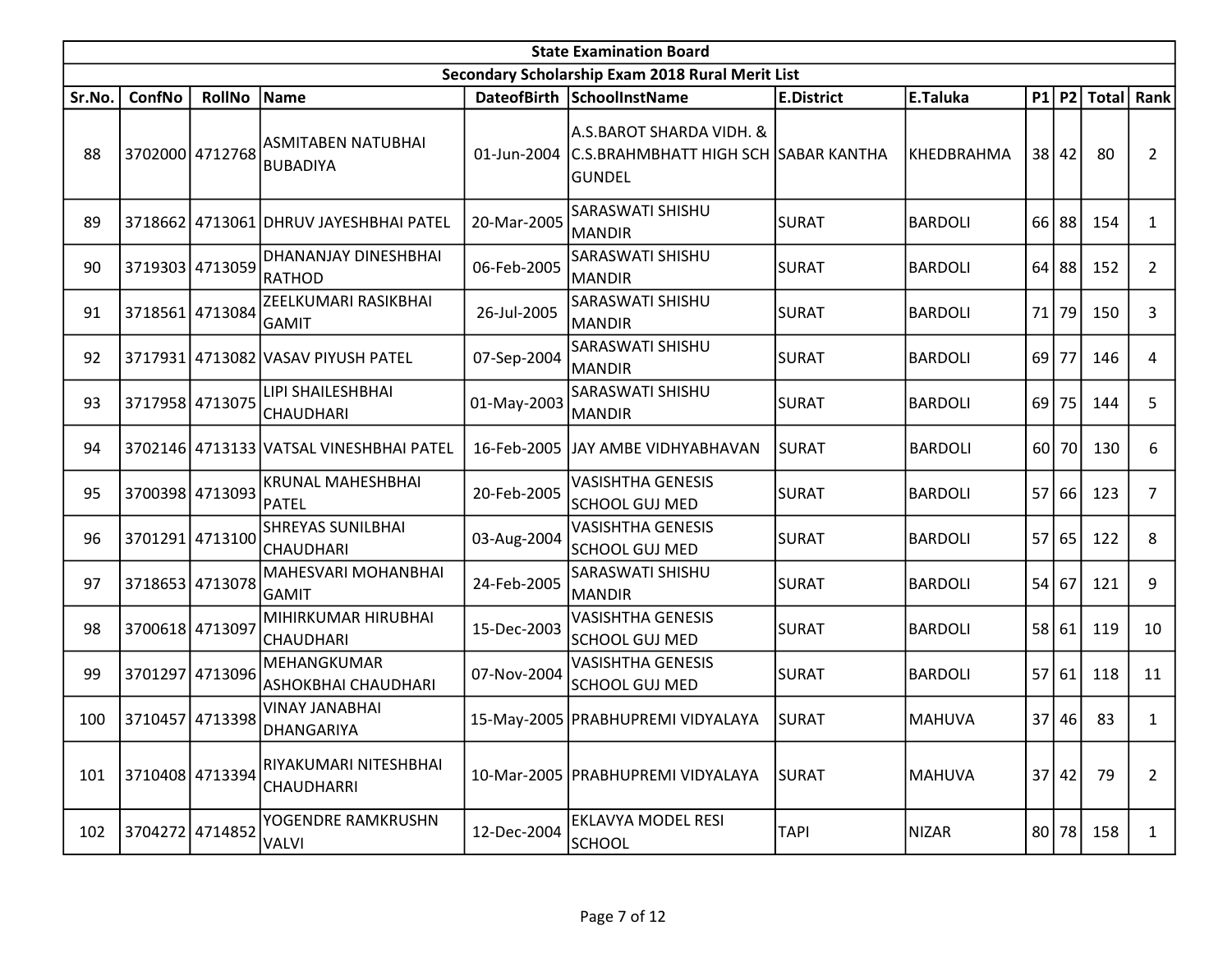|        | <b>State Examination Board</b><br>Secondary Scholarship Exam 2018 Rural Merit List |                 |                                          |             |                                            |                   |              |      |           |              |                |  |  |
|--------|------------------------------------------------------------------------------------|-----------------|------------------------------------------|-------------|--------------------------------------------|-------------------|--------------|------|-----------|--------------|----------------|--|--|
|        |                                                                                    |                 |                                          |             |                                            |                   |              |      |           |              |                |  |  |
| Sr.No. | <b>ConfNo</b>                                                                      | <b>RollNo</b>   | Name                                     |             | DateofBirth SchoolInstName                 | <b>E.District</b> | E.Taluka     | P1   | <b>P2</b> | <b>Total</b> | Rank           |  |  |
| 103    |                                                                                    |                 | 3704268 4714846 PRATIGYA RANJIT VALVI    | 02-Jan-2005 | <b>EKLAVYA MODEL RESI</b><br><b>SCHOOL</b> | <b>TAPI</b>       | <b>NIZAR</b> | 80 l | 78        | 158          | $\overline{2}$ |  |  |
| 104    |                                                                                    |                 | 3704271 4714848 SMIT SHAILENDRE GAMIT    | 02-Jun-2005 | <b>EKLAVYA MODEL RESI</b><br><b>SCHOOL</b> | <b>TAPI</b>       | <b>NIZAR</b> | 75   | 82        | 157          | 3              |  |  |
| 105    | 3704270 4714847                                                                    |                 | PRIYANSHI PRAVIN<br><b>CHAUDHRI</b>      | 01-May-2005 | <b>EKLAVYA MODEL RESI</b><br>SCHOOL        | <b>TAPI</b>       | <b>NIZAR</b> | 71   | 74        | 145          | 4              |  |  |
| 106    |                                                                                    |                 | 3704264 4714853 ZINAL JITENDRE CHAUDHRI  | 19-Feb-2005 | <b>EKLAVYA MODEL RESI</b><br><b>SCHOOL</b> | <b>TAPI</b>       | <b>NIZAR</b> | 73   | 68        | 141          | 5              |  |  |
| 107    |                                                                                    | 3703632 4714909 | PRINCE SHAILESHBHAI<br><b>GAMIT</b>      | 23-May-2005 | JAY AMBE INTERNATION<br><b>SCHOOL</b>      | <b>TAPI</b>       | <b>VYARA</b> |      | 40 67     | 107          | $\mathbf{1}$   |  |  |
| 108    |                                                                                    | 3703245 4714910 | PRIYNASHIBEN NITESHBHAI<br>GAMIT         | 21-Jan-2005 | JAY AMBE INTERNATION<br><b>SCHOOL</b>      | <b>TAPI</b>       | <b>VYARA</b> | 53   | 53        | 106          | $\overline{2}$ |  |  |
| 109    | 3703292 4714903                                                                    |                 | <b>BHUMIN AKSHAYBHAI</b><br>CHAUDHARI    | 22-Sep-2004 | <b>JAY AMBE INTERNATION</b><br>SCHOOL      | <b>TAPI</b>       | <b>VYARA</b> | 37   | 68        | 105          | 3              |  |  |
| 110    |                                                                                    | 3704029 4714943 | NIKUNKUMAR SUKANJIBHAI<br><b>GAMIT</b>   | 01-Oct-2004 | DAXINAPATH VIVIDHLAKSHI<br>VIDHYALAY       | <b>TAPI</b>       | <b>VYARA</b> | 42   | 63        | 105          | 4              |  |  |
| 111    | 3704105 4714949                                                                    |                 | SIVENBHAI RAVINDRABHAI<br><b>PADVI</b>   | 19-Nov-2004 | DAXINAPATH VIVIDHLAKSHI<br>VIDHYALAY       | <b>TAPI</b>       | <b>VYARA</b> | 41   | 64        | 105          | 5              |  |  |
| 112    |                                                                                    |                 | 3715460 4714945 PRAFUL VELJI GAMIT       | 22-Sep-2004 | DAXINAPATH VIVIDHLAKSHI<br>VIDHYALAY       | <b>TAPI</b>       | <b>VYARA</b> | 51   | 50        | 101          | 6              |  |  |
| 113    |                                                                                    |                 | 3704065 4714952 VIVEKBHAI JITUBHAI GAMIT | 22-Dec-2004 | DAXINAPATH VIVIDHLAKSHI<br>VIDHYALAY       | <b>TAPI</b>       | <b>VYARA</b> | 39   | 61        | 100          | $\overline{7}$ |  |  |
| 114    | 3703227 4714901                                                                    |                 | ANGEL HEMANTBHAI<br>GAMIT                | 07-Mar-2005 | JAY AMBE INTERNATION<br><b>SCHOOL</b>      | <b>TAPI</b>       | <b>VYARA</b> | 46   | 54        | 100          | 8              |  |  |
| 115    | 3701353 4714911                                                                    |                 | RINKUBEN REVABHAI<br><b>GAMIT</b>        | 02-Feb-2005 | JAY AMBE INTERNATION<br><b>SCHOOL</b>      | <b>TAPI</b>       | <b>VYARA</b> | 39   | 56        | 95           | 9              |  |  |
| 116    |                                                                                    | 3714908 4715049 | <b>VIRENDRABHAI</b><br>MOTIRAMBHAI GAVIT | 31-Mar-2003 | <b>DEEP DARSHAN HIGH</b><br>SCHOOL, AHWA   | <b>THE DANGS</b>  | <b>AHWA</b>  | 54   | 71        | 125          | $\mathbf{1}$   |  |  |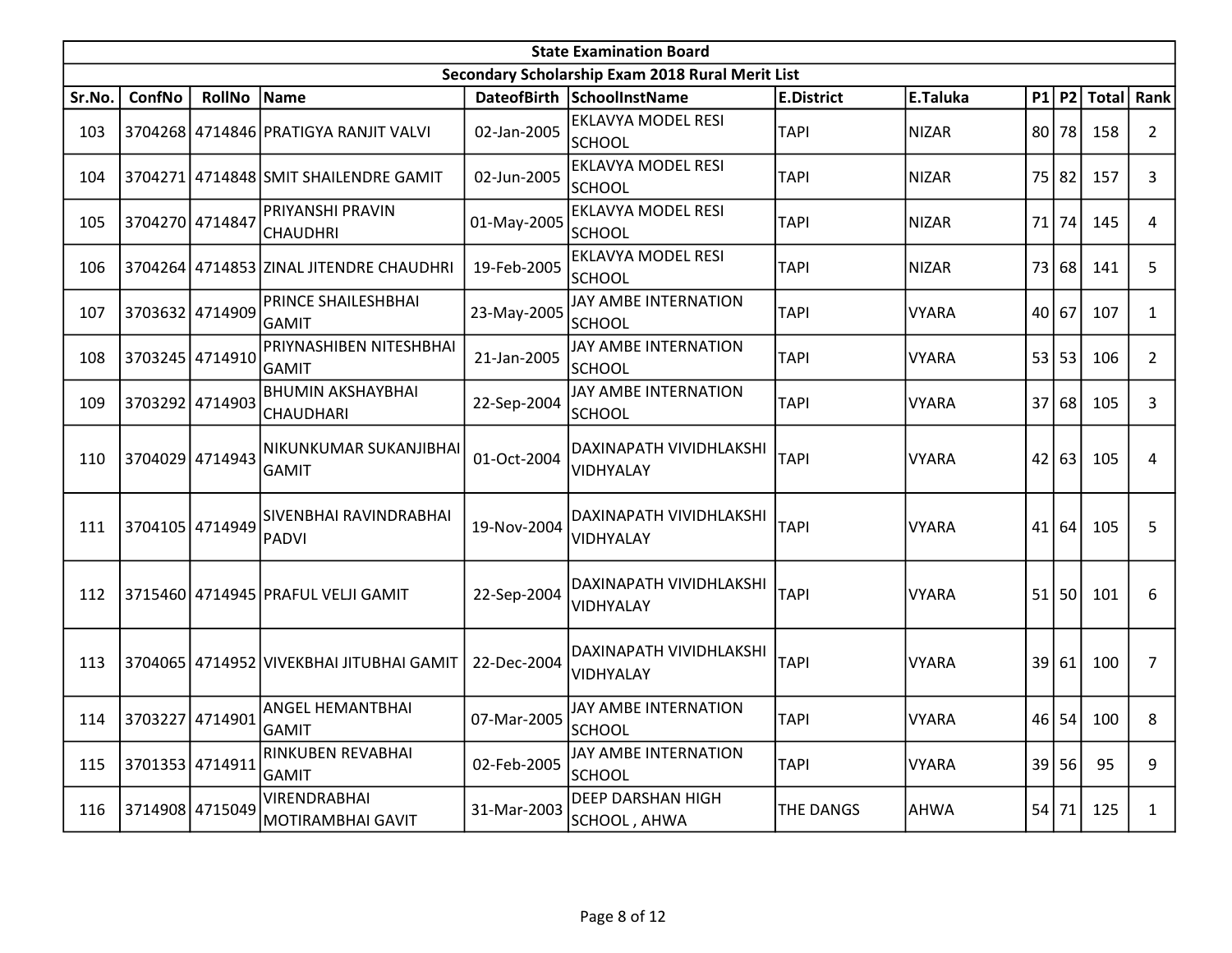|        | <b>State Examination Board</b> |                 |                                                                     |             |                                                       |                   |                  |         |       |                  |                |  |
|--------|--------------------------------|-----------------|---------------------------------------------------------------------|-------------|-------------------------------------------------------|-------------------|------------------|---------|-------|------------------|----------------|--|
|        |                                |                 |                                                                     |             | Secondary Scholarship Exam 2018 Rural Merit List      |                   |                  |         |       |                  |                |  |
| Sr.No. | ConfNo                         | <b>RollNo</b>   | Name                                                                |             | DateofBirth SchoolInstName                            | <b>E.District</b> | E.Taluka         |         |       | P1 P2 Total Rank |                |  |
| 117    |                                |                 | <b>DRUVKUMAR</b><br>3714994 4715012 DHARMENDRABHAI<br><b>MAHALA</b> | 12-Nov-2003 | <b>DEEP DARSHAN HIGH</b><br>SCHOOL, AHWA              | THE DANGS         | <b>AHWA</b>      | 52      | 71    | 123              | $\overline{2}$ |  |
| 118    | 3714975 4715007                |                 | DARSHBHAI ISVARBHAI<br><b>KOLCHA</b>                                | 07-Apr-2005 | DEEP DARSHAN HIGH<br>SCHOOL, AHWA                     | <b>THE DANGS</b>  | <b>AHWA</b>      |         | 58 65 | 123              | 3              |  |
| 119    | 3714848 4715022                |                 | KHUSBUBEN SOMESHBHAI<br><b>BARE</b>                                 | 25-May-2005 | <b>DEEP DARSHAN HIGH</b><br>SCHOOL , AHWA             | <b>THE DANGS</b>  | <b>AHWA</b>      | 56      | 66    | 122              | 4              |  |
| 120    |                                |                 | 3714891 4715039 SANJNA DELIP BANGAL                                 | 01-Feb-2004 | <b>DEEP DARSHAN HIGH</b><br>SCHOOL, AHWA              | <b>THE DANGS</b>  | <b>AHWA</b>      | 61      | 57    | 118              | 5              |  |
| 121    |                                | 3714969 4715009 | DHANESVARI VASANTBHAI<br><b>GAVALI</b>                              | 11-Apr-2004 | <b>DEEP DARSHAN HIGH</b><br>SCHOOL , AHWA             | THE DANGS         | <b>AHWA</b>      | 52      | 61    | 113              | 6              |  |
| 122    |                                | 3720272 4715041 | SNEHABEN SURAJBHAI<br><b>PAVAR</b>                                  | 26-Jan-2005 | <b>DEEP DARSHAN HIGH</b><br>SCHOOL, AHWA              | THE DANGS         | <b>AHWA</b>      | 52      | 53    | 105              | $\overline{7}$ |  |
| 123    |                                | 3704259 4714984 | NITABEN SUKIRAVBHAI<br><b>GAVIT</b>                                 | 15-Sep-2004 | GOVT SEC AND HIGH SEC.<br>SCHOOL, AHWA                | <b>THE DANGS</b>  | <b>AHWA</b>      | 43 61   |       | 104              | 8              |  |
| 124    |                                | 3711236 4715046 | VIKASHBHAI RAJUBHAI<br><b>THAKARE</b>                               | 07-Feb-2005 | <b>DEEP DARSHAN HIGH</b><br>SCHOOL, AHWA              | THE DANGS         | <b>AHWA</b>      |         | 40 64 | 104              | 9              |  |
| 125    | 3714857                        | 4715048         | VIRALBHAI GANESHBHAI<br><b>BAGUL</b>                                | 02-May-2005 | <b>DEEP DARSHAN HIGH</b><br>SCHOOL, AHWA              | THE DANGS         | <b>AHWA</b>      | 48      | 54    | 102              | 10             |  |
| 126    |                                | 3704263 4714990 | PREMKUMAR RAMESHBHAI<br><b>UMARSADA</b>                             | 01-May-2004 | <b>GOVT SEC AND HIGH SEC.</b><br><b>SCHOOL, AHWA</b>  | THE DANGS         | <b>AHWA</b>      | 54      | 47    | 101              | 11             |  |
| 127    | 3714927 4715031                |                 | RAJDIPBHAI GIRISHBHAI<br><b>BHOYE</b>                               | 09-Dec-2004 | DEEP DARSHAN HIGH<br>SCHOOL, AHWA                     | THE DANGS         | <b>AHWA</b>      | 44      | 57    | 101              | 12             |  |
| 128    | 3711277                        |                 | 4715018 JASTIN HANOKH GAMIT                                         | 15-Dec-2004 | <b>DEEP DARSHAN HIGH</b><br>SCHOOL, AHWA              | THE DANGS         | <b>AHWA</b>      | 43      | 53    | 96               | 13             |  |
| 129    |                                | 3703546 4715882 | <b>MAITRI VINODBHAI</b><br>MAHALA                                   | 03-Apr-2004 | <b>SHREE SWAMINARAYA</b><br>GURUKUL HIGHSCHOOL        | VALSAD            | <b>DHARAMPUR</b> | $62$ 67 |       | 129              | 1              |  |
| 130    |                                |                 | 3703489 4715868 DHRUVI SUNILBHAI PATEL                              | 25-May-2005 | <b>SHREE SWAMINARAYA</b><br><b>GURUKUL HIGHSCHOOL</b> | VALSAD            | <b>DHARAMPUR</b> | $57$ 71 |       | 128              | $\overline{2}$ |  |
| 131    |                                | 3706854 4715926 | ANAMIKA SUDHIRBHAI<br><b>BHOYA</b>                                  | 02-Aug-2005 | RADHABA SHAMLAL PATEL<br>SHALA                        | VALSAD            | <b>DHARAMPUR</b> |         | 59 69 | 128              | 3              |  |
| 132    |                                | 3703500 4715902 | ZARINABEN MAHESHBHAI<br><b>PATEL</b>                                | 01-Aug-2005 | SHREE SWAMINARAYA<br>GURUKUL HIGHSCHOOL               | VALSAD            | <b>DHARAMPUR</b> | 55      | 72    | 127              | 4              |  |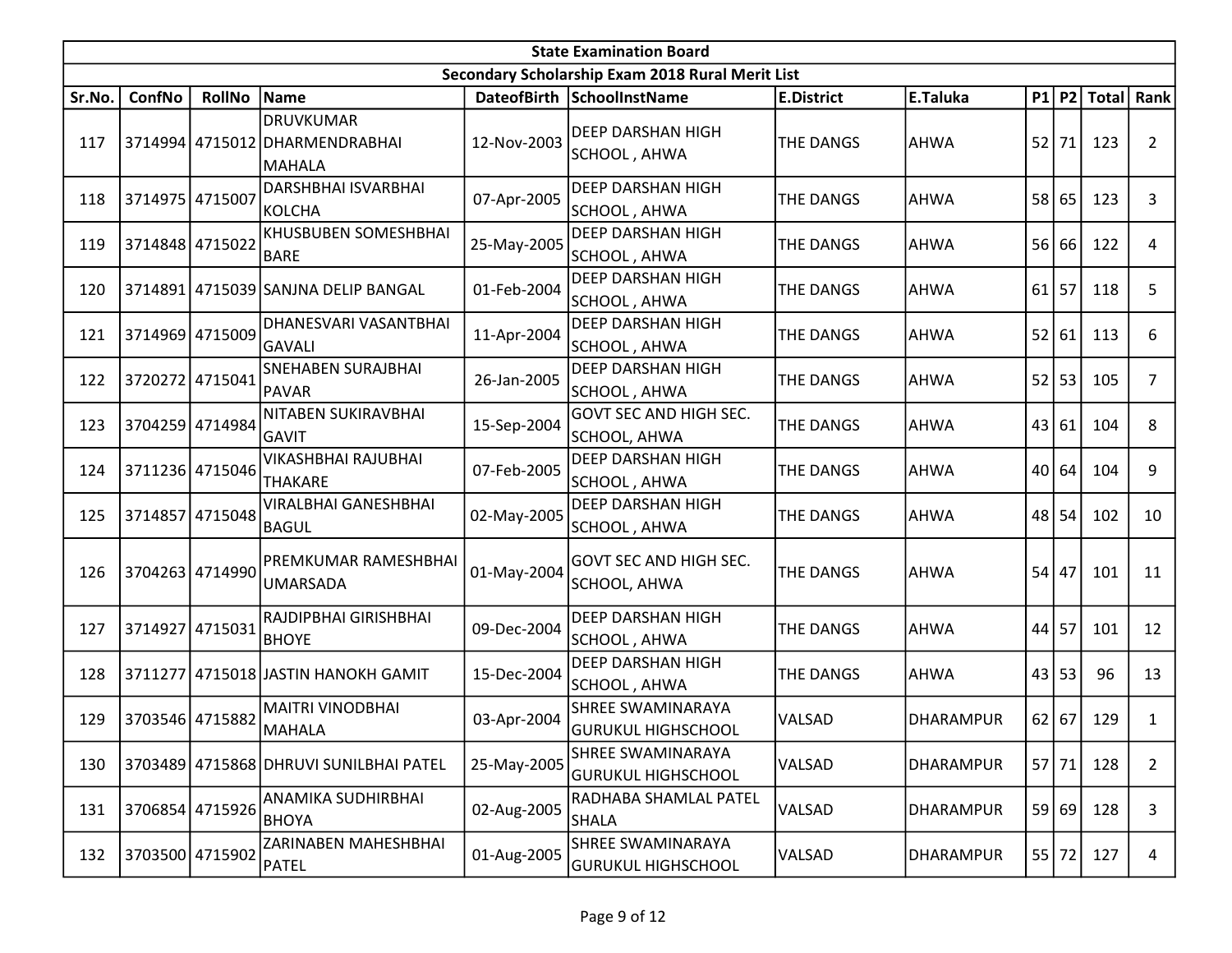|        | <b>State Examination Board</b> |                 |                                         |             |                                                  |                   |                  |       |         |             |                |  |  |
|--------|--------------------------------|-----------------|-----------------------------------------|-------------|--------------------------------------------------|-------------------|------------------|-------|---------|-------------|----------------|--|--|
|        |                                |                 |                                         |             | Secondary Scholarship Exam 2018 Rural Merit List |                   |                  |       |         |             |                |  |  |
| Sr.No. | ConfNo                         | <b>RollNo</b>   | Name                                    |             | DateofBirth SchoolInstName                       | <b>E.District</b> | E.Taluka         |       |         | P1 P2 Total | Rank           |  |  |
| 133    | 3703661                        |                 | 4715871 DIPTESH RITESHBHAI PATEL        | 23-Nov-2004 | <b>SHREE SWAMINARAYA</b>                         | VALSAD            | <b>DHARAMPUR</b> | 51    | 74      | 125         | 5              |  |  |
|        |                                |                 |                                         |             | <b>GURUKUL HIGHSCHOOL</b>                        |                   |                  |       |         |             |                |  |  |
| 134    |                                | 3703794 4715863 | ARTIKUMARI KALPESBHAI                   | 29-Oct-2004 | SHREE SWAMINARAYA                                | VALSAD            | <b>DHARAMPUR</b> |       | 58 66   | 124         | 6              |  |  |
|        |                                |                 | PATEL                                   |             | GURUKUL HIGHSCHOOL                               |                   |                  |       |         |             |                |  |  |
| 135    |                                |                 | 3703778 4715892 RONAK MAHESHBHAI PATEL  | 26-Jul-2004 | <b>SHREE SWAMINARAYA</b>                         | VALSAD            | <b>DHARAMPUR</b> | 55    | 68      | 123         | 7              |  |  |
|        |                                |                 |                                         |             | GURUKUL HIGHSCHOOL                               |                   |                  |       |         |             |                |  |  |
| 136    |                                | 3713582 4715861 | ANKITA NARENDRABHAI                     | 08-Aug-2004 | SHREE SWAMINARAYA                                | VALSAD            | <b>DHARAMPUR</b> | 57    | 66      | 123         | 8              |  |  |
|        |                                |                 | PATEL                                   |             | <b>GURUKUL HIGHSCHOOL</b>                        |                   |                  |       |         |             |                |  |  |
| 137    |                                |                 | 3703788 4715862 ANKUR KAMLESHBHAI RAUT  | 09-Dec-2003 | SHREE SWAMINARAYA                                | VALSAD            | <b>DHARAMPUR</b> |       | 56 66   | 122         | 9              |  |  |
|        |                                |                 |                                         |             | <b>GURUKUL HIGHSCHOOL</b>                        |                   |                  |       |         |             |                |  |  |
| 138    |                                |                 | 3713384 4715874 JAIMIN RAJESHBHAI PATEL | 21-Oct-2004 | <b>SHREE SWAMINARAYA</b>                         | VALSAD            | <b>DHARAMPUR</b> | 47    | 73      | 120         | 10             |  |  |
|        |                                |                 |                                         |             | <b>GURUKUL HIGHSCHOOL</b>                        |                   |                  |       |         |             |                |  |  |
| 139    |                                | 3715455 4715924 | VASANBHAI NILESHBHAI                    | 03-Mar-2005 | VANVASI VIKAS U.B.                               | VALSAD            | <b>DHARAMPUR</b> | 64    | 56      | 120         | 11             |  |  |
|        |                                |                 | <b>BHUJADA</b>                          |             | <b>VIDYALAYA</b>                                 |                   |                  |       |         |             |                |  |  |
| 140    |                                |                 | 3703668 4715887 NIRAV UMESHBHAI JADAV   | 23-Aug-2004 | SHREE SWAMINARAYA                                | VALSAD            | <b>DHARAMPUR</b> | 55    | 63      | 118         | 12             |  |  |
|        |                                |                 |                                         |             | GURUKUL HIGHSCHOOL                               |                   |                  |       |         |             |                |  |  |
| 141    | 3718915 4715912                |                 | PAYALKUMARI DHIRUBHAI                   | 14-Apr-2005 | MODEL SCHOOL                                     | VALSAD            | <b>DHARAMPUR</b> | 58    | 59      | 117         | 13             |  |  |
|        |                                |                 | PATEL                                   |             | MALANPADA                                        |                   |                  |       |         |             |                |  |  |
| 142    |                                |                 | 3713400 4715867 DHRUV JAYESHBHAI PATEL  | 20-Oct-2004 | ISHREE SWAMINARAYA                               | VALSAD            | <b>DHARAMPUR</b> | 47 69 |         | 116         | 14             |  |  |
|        |                                |                 |                                         |             | GURUKUL HIGHSCHOOL                               |                   |                  |       |         |             |                |  |  |
| 143    |                                | 3703553 4715898 | VIRENDRA HASMUKHBHAI                    | 07-Jun-2004 | SHREE SWAMINARAYA                                | VALSAD            | DHARAMPUR        |       | 51 63   | 114         | 15             |  |  |
|        |                                |                 | <b>PATEL</b>                            |             | <b>GURUKUL HIGHSCHOOL</b>                        |                   |                  |       |         |             |                |  |  |
| 144    |                                | 3703505 4715859 | AAYUSHIBEN VANESHBHAI                   | 30-Jun-2005 | <b>SHREE SWAMINARAYA</b>                         | VALSAD            | <b>DHARAMPUR</b> | 57    | 57      | 114         | 16             |  |  |
|        |                                |                 | PATEL                                   |             | <b>GURUKUL HIGHSCHOOL</b>                        |                   |                  |       |         |             |                |  |  |
| 145    | 3700081                        | 4715995         | <b>DHRUVKUMAR</b>                       |             | 22-Sep-2004 ASHWAMEGH VIDYALAYA                  | VALSAD            | <b>PARDI</b>     | 63    | 75      | 138         | 1              |  |  |
|        |                                |                 | HARISHCHANDRA PATEL                     |             |                                                  |                   |                  |       |         |             |                |  |  |
| 146    |                                |                 | 3714266 4716073 ANSH BABUBHAI PATEL     | 14-Mar-2005 | D.C.O. SARAVAJANIK HIGH                          | VALSAD            | PARDI            | 64    | 72      | 136         | $\overline{2}$ |  |  |
|        |                                |                 |                                         |             | SCHOOL                                           |                   |                  |       |         |             |                |  |  |
| 147    |                                |                 | 3714303 4716075 CHIRAG JAYESHBHAI PATEL | 05-Aug-2004 | D.C.O. SARAVAJANIK HIGH                          | VALSAD            | PARDI            |       | 66 65   | 131         | 3              |  |  |
|        |                                |                 |                                         |             | SCHOOL                                           |                   |                  |       |         |             |                |  |  |
| 148    |                                |                 | 3700480 4716013 MIHIR DHIRUBHAI PATEL   |             | 03-Dec-2004   ASHWAMEGH VIDYALAYA                | VALSAD            | <b>PARDI</b>     | 56    | 73      | 129         | 4              |  |  |
|        |                                |                 |                                         |             |                                                  |                   |                  |       |         |             |                |  |  |
| 149    |                                | 3700267 4716041 | VISHVA SHAILESHBHAI                     |             | 15-Mar-2005 ASHWAMEGH VIDYALAYA                  | VALSAD            | <b>PARDI</b>     |       | $57$ 72 | 129         | 5              |  |  |
|        |                                |                 | PATEL                                   |             |                                                  |                   |                  |       |         |             |                |  |  |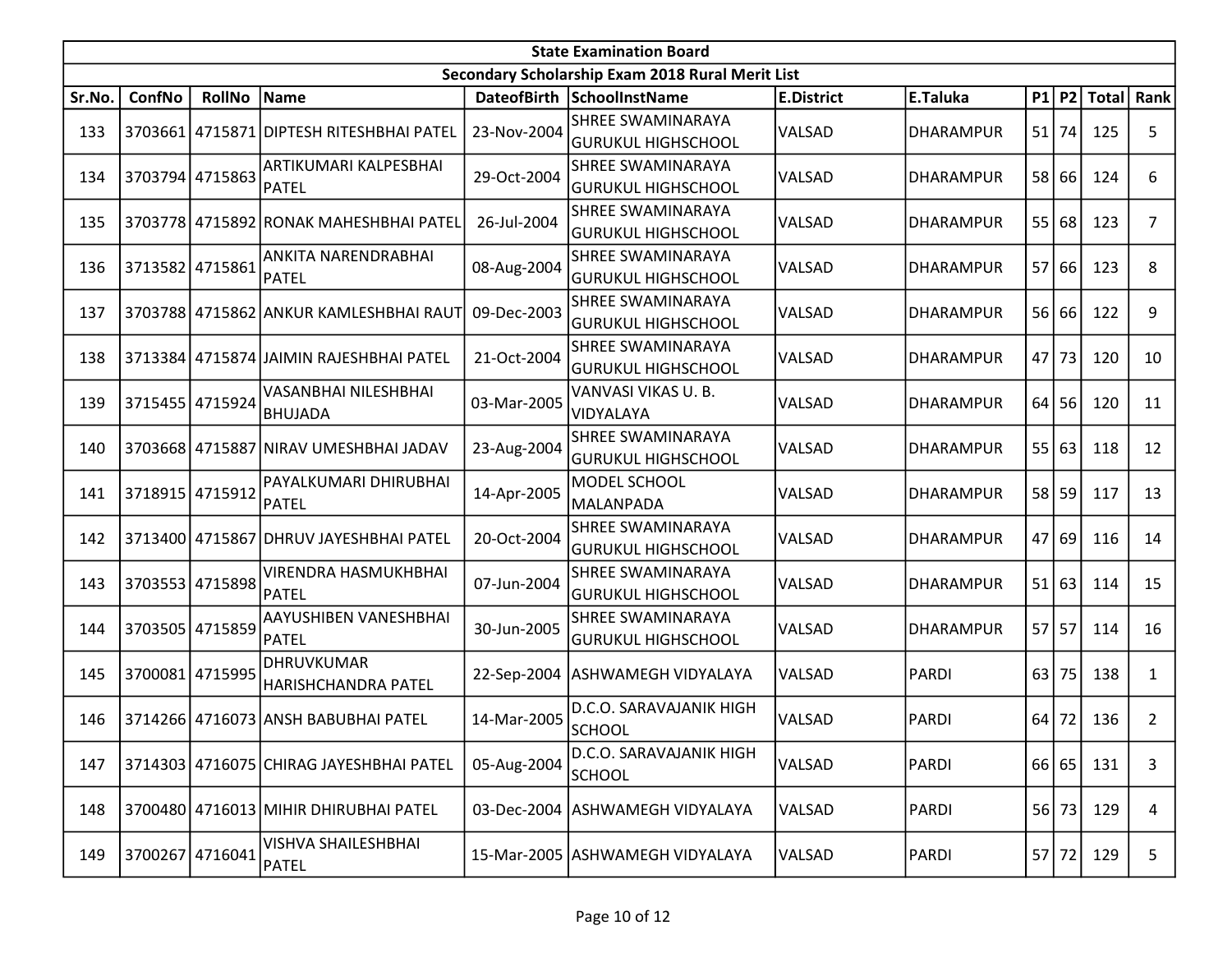|        | <b>State Examination Board</b><br>Secondary Scholarship Exam 2018 Rural Merit List |                 |                                                                    |             |                                                |                   |                  |       |           |              |                |  |  |
|--------|------------------------------------------------------------------------------------|-----------------|--------------------------------------------------------------------|-------------|------------------------------------------------|-------------------|------------------|-------|-----------|--------------|----------------|--|--|
|        |                                                                                    |                 |                                                                    |             |                                                |                   |                  |       |           |              |                |  |  |
| Sr.No. | <b>ConfNo</b>                                                                      | <b>RollNo</b>   | <b>Name</b>                                                        |             | DateofBirth SchoolInstName                     | <b>E.District</b> | E.Taluka         | P1    | <b>P2</b> | <b>Total</b> | Rank           |  |  |
| 150    |                                                                                    |                 | 3701634 4715992 BRIJAL NILESHBHAI NAYAK                            |             | 24-Dec-2004 JASHWAMEGH VIDYALAYA               | VALSAD            | <b>PARDI</b>     | 58    | 65        | 123          | 6              |  |  |
| 151    |                                                                                    |                 | 3700461147160311TANVI BHUPENRDA PATEL                              |             | 17-Sep-2004   ASHWAMEGH VIDYALAYA              | VALSAD            | <b>PARDI</b>     | 54    | 68        | 122          | $\overline{7}$ |  |  |
| 152    |                                                                                    |                 | 3700487 4716033 TIRTH YOGESHBHAI PATEL                             |             | 25-Apr-2005   ASHWAMEGH VIDYALAYA              | VALSAD            | <b>PARDI</b>     | 53    | 68        | 121          | 8              |  |  |
| 153    |                                                                                    |                 | 3700772 4716004 JINAL DILIP PATEL                                  |             | 15-Dec-2004 ASHWAMEGH VIDYALAYA                | VALSAD            | <b>PARDI</b>     | 48    | 69        | 117          | 9              |  |  |
| 154    |                                                                                    |                 | 3700625 4716107 SHRUTI NANDUBHAI DUBLA                             | 24-Dec-2004 | SHRI M.K.MEHTA<br><b>HIGHSCHOOL</b>            | VALSAD            | <b>UMBERGAON</b> | 60 62 |           | 122          | $\mathbf{1}$   |  |  |
| 155    | 3702582                                                                            |                 | 4716176 DIPANSHI JAYANTI PATEL                                     | 12-Feb-2005 | <b>SHREE SWAMINARAYAN</b><br>VIDYANIKETA       | VALSAD            | <b>UMBERGAON</b> | 49    | 70        | 119          | $\overline{2}$ |  |  |
| 156    |                                                                                    | 3717334 4716148 | ARTIBEN MANCCHUBHAI<br><b>HALPATI</b>                              | 14-May-2004 | SHREE VIVEKANANAD HIGH<br>SCHOOL               | VALSAD            | <b>UMBERGAON</b> | 53    | 63        | 116          | 3              |  |  |
| 157    |                                                                                    |                 | 3701999 4716177 DURGA KANIYA CHAUDHARI                             | 08-Apr-2005 | <b>SHREE SWAMINARAYAN</b><br>VIDYANIKETA       | VALSAD            | <b>UMBERGAON</b> | 41    | 72        | 113          | 4              |  |  |
| 158    |                                                                                    |                 | 3702601 4716190 RAJ DHARMESH PATEL                                 | 11-Nov-2004 | <b>SHREE SWAMINARAYAN</b><br>VIDYANIKETA       | VALSAD            | <b>UMBERGAON</b> | 49    | 63        | 112          | 5              |  |  |
| 159    | 3700636 4716202                                                                    |                 | <b>SALINI UTTAM BHAI</b><br><b>DUMADA</b>                          | 23-Oct-2004 | K.D.B.HIGHSCHOOL<br>SARIGAM                    | VALSAD            | <b>UMBERGAON</b> | 39    | 66        | 105          | 6              |  |  |
| 160    |                                                                                    | 3719070 4716149 | ARYAN RAJESHBHAI<br><b>JANATHIYA</b>                               | 06-Apr-2005 | <b>SHREE VIVEKANANAD HIGH</b><br><b>SCHOOL</b> | VALSAD            | <b>UMBERGAON</b> | 54    | 50        | 104          | $\overline{7}$ |  |  |
| 161    |                                                                                    | 3700088 4716195 | ASHISHBHAI UTTAMBHAI<br><b>VARLI</b>                               | 15-Apr-2005 | K.D.B.HIGHSCHOOL<br>SARIGAM                    | VALSAD            | <b>UMBERGAON</b> | 48 56 |           | 104          | 8              |  |  |
| 162    |                                                                                    | 3700622 4716099 | KHUSHI RAMESHBHAI<br><b>DUBLA</b>                                  | 02-Apr-2005 | SHRI M.K.MEHTA<br><b>HIGHSCHOOL</b>            | VALSAD            | <b>UMBERGAON</b> | 54    | 46        | 100          | 9              |  |  |
| 163    |                                                                                    |                 | <b>JITIKSHABEN</b><br>3716303 4716155 CHANDRAKANTBHAI<br>PADVARIYA | 30-Oct-2004 | SHREE VIVEKANANAD HIGH<br><b>SCHOOL</b>        | VALSAD            | <b>UMBERGAON</b> | 45    | 54        | 99           | 10             |  |  |
| 164    |                                                                                    |                 | 3708167 4716127 DARSHANA NAGIN HADAL                               | 20-Dec-2004 | <b>GOVERNMENT SECONDARY</b><br>SCHOOL TUMB     | VALSAD            | UMBERGAON        |       | $44$ 53   | 97           | 11             |  |  |